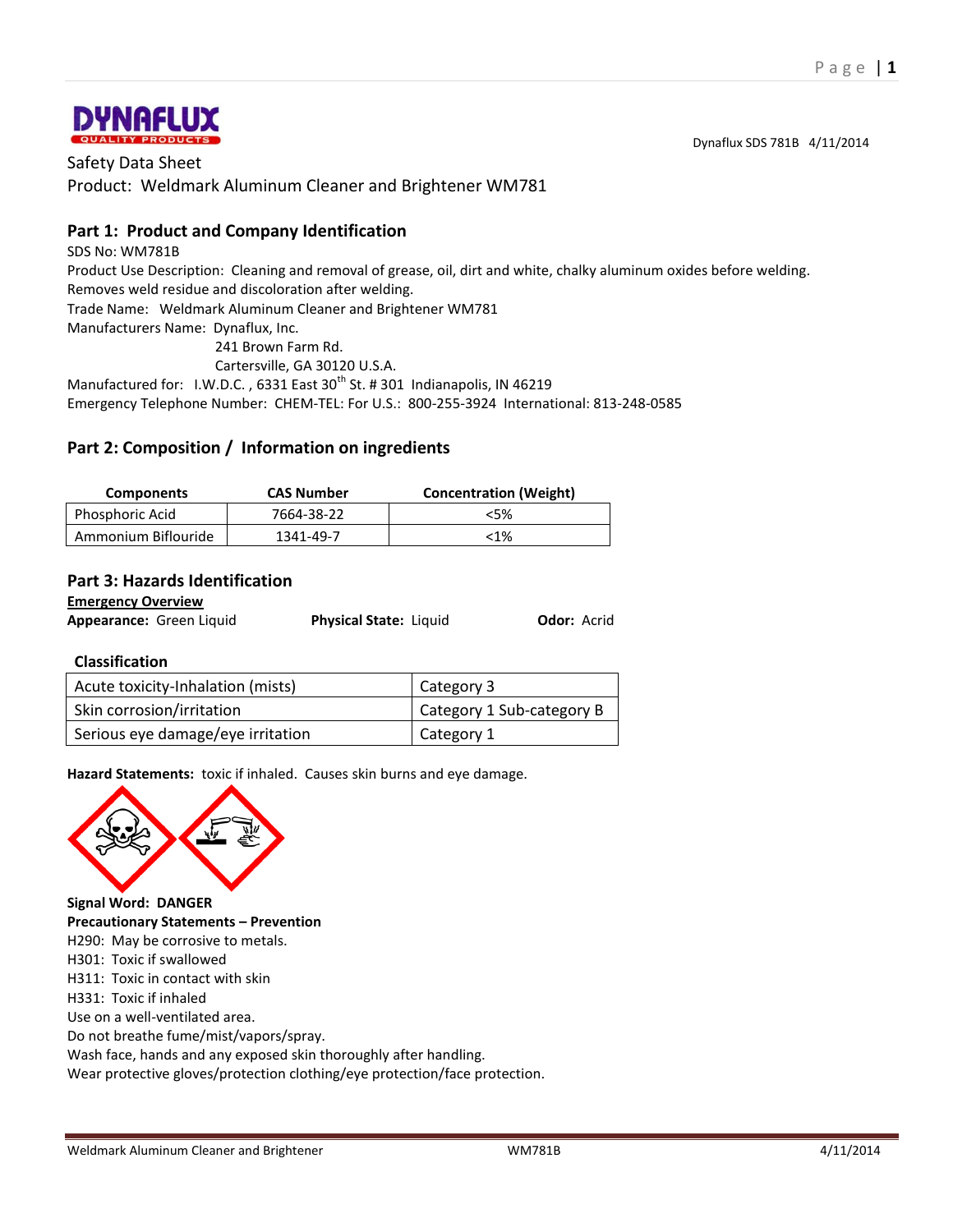### **Precautionary Statements – Response**

Immediately call poison center or doctor/physician

IF IN EYES: Rinse cautiously with water for several minutes. Remove contact lenses, if present. Continue rinsing. Call poison center or doctor/physician.

IF ON SKIN (hair): Remove/Take off immediately all contaminated clothing. Rinse skin with water/shower. Wash contaminated clothing before reuse.

IF INHALED: Remove victim to fresh air and keep at rest in a position comfortable for breathing. Call doctor/physician.

### **Precautionary Statements -Storage**

Store in a well-ventilated environment. Keep container tightly closed.

### **Precautionary Statements –Disposal**

Dispose of contents/container according to State, Federal and Providential regulations.

## **Part 4: First Aid Measures**

**General Advice**

Immediately call poison center or doctor/physician.

### **Eye Contact**

Hold eyelids apart, initiate and maintain gentle and continuous irrigation for 15 minutes Remove contact lenses, if present and easy to do. Continue rinsing. Immediately call poison center or doctor/physician. **GHS Category 1**

### **Skin Contact**

IF ON SKIN (hair): Remove/Take off immediately all contaminated clothing. Rinse skin with water/shower. Wash contaminated clothing before reuse. **GHS Category 1C**

#### **Inhalation**

IF INHALED: Remove victim to fresh air and keep at rest in a position comfortable for breathing. Call doctor/physician.

### **GHS Category 3**

#### Ingestion

IF SWALLOWED: rinse mouth. DO NOT INDUCE VOMITING. . Immediately call poison center or doctor/physician. **GHS Category 3**

### **Most important symptoms and effects**

**Symptoms:** Causes skin burns and eye damage. Inhalation causes irritation and burning to nose and throat. Ingestion may cause severe burns to mouth, throat or stomach.

**Notes to physician:** Treat symptomatically

### **Part 5: Fire Fighting Measures**

### **Suitable extinguishing media**

Use extinguishing measures that are appropriate to local circumstances and the surrounding environment.

#### **Specific Hazards**

Material is corrosive.

**Hazardous Combustion Products:** Carbon monoxide. Carbon dioxide (CO2), Hydrogen flouride.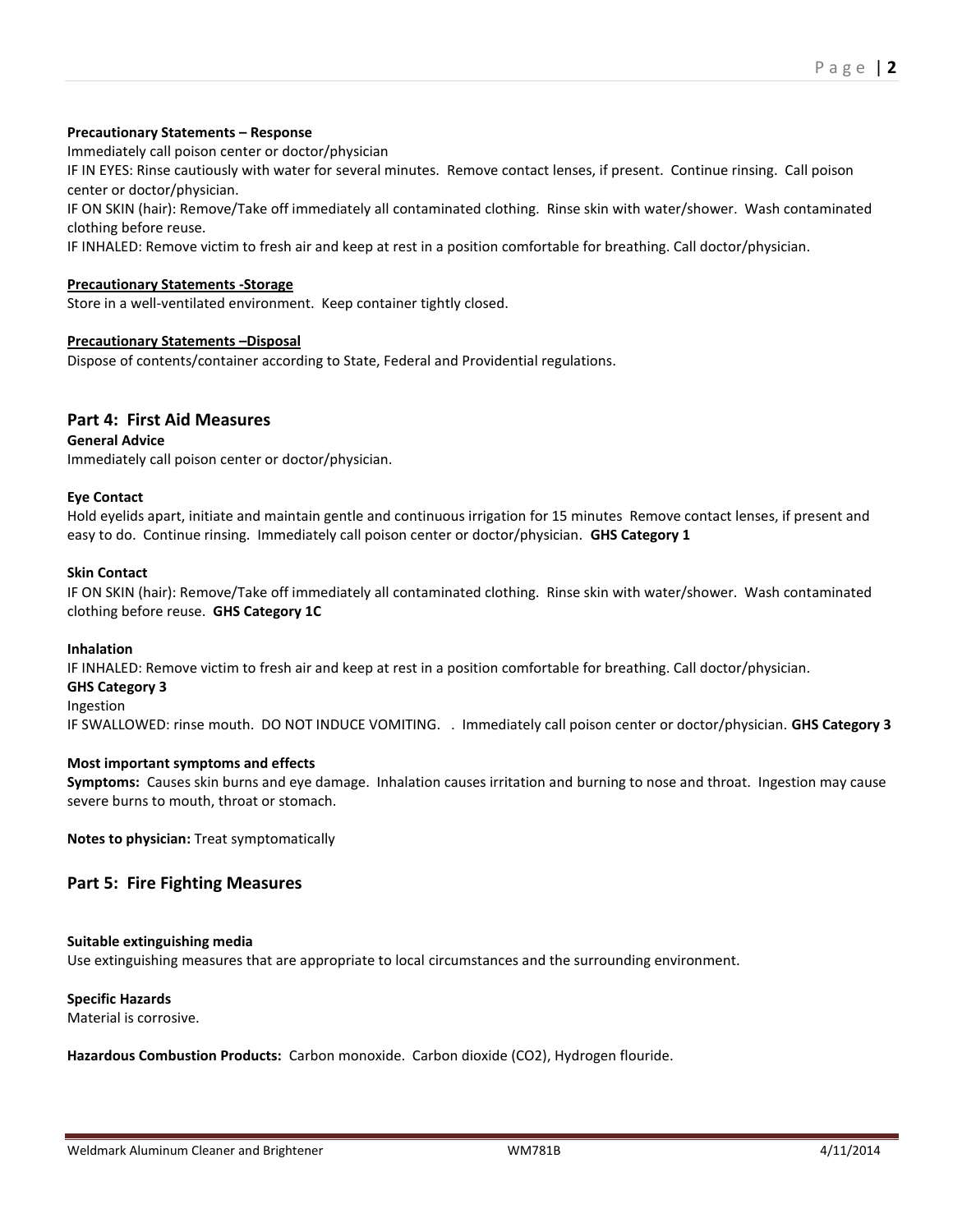## **Part 6: Accidental Release Measures**

### **Personal precautions**

Wear suitable protective clothing, gloves and eye/face protection. Use self-contained breathing apparatus and chemically protective clothing. Use chemically protective clothing.

### **Environmental precautions**

Prevent from entering into soil, ditches, sewers, waterways and/or groundwater. See Section 12, Ecological information. See Section 13: DISPOSAL CONSIDERATIONS

### **Methods for cleaning up**

Approach suspected leak areas with caution. Contain and collect spillage with non-combustible absorbent material, (e.g. sand, earth, diatomaceous earth, vermiculite) and place in labeled container for disposal according to local, state and federal regulations. Neutralize with a dilute solution of sodium carbonate. Place in appropriate chemical waste container.

## **Part 7: Handling and Storage**

### **Handling**

Handle in accordance with good industrial hygiene and safety practice. Use personal protection recommended in Section 8. Avoid contact with skin, eyes or clothing. Follow all product label instructions. Use only as directed. Use only outdoors or in a wellventilated area. Do not breathe dust/fume/mist/vapors/spray. Wash face, hands and any exposed skin thoroughly after handling.

### **Storage**

Store in a well- ventilated environment. Store in a cool, dry place, out of direct sunlight. Do not freeze, less than or equal to 32°F or heat above 110°F. Keep container tightly closed. Keep out of the reach of children. Keep/store only in original container.

## **Part 8: Exposure Controls / Personal Protection**

| EXPOSULE GUIUCINICS             |                             |                                             |                                     |
|---------------------------------|-----------------------------|---------------------------------------------|-------------------------------------|
| <b>Chemical Name</b>            | <b>ACGIH TLV</b>            | <b>OSHA PEL</b>                             | <b>NIOSH IDLH</b>                   |
| Phosphoric acid                 | STEL: 3mg/m3                | TWA: $1 \text{ mg/m}$ 3<br>(vacated) TWA: 1 | IDLH: 1000 mg/m3                    |
| 7664-38-2                       | TWA: $1mg/m3$               | mg/m3<br>(vacated) STEL: 3 mg/m3            | TWA: $1mg/m3$<br>STEL: $3$ mg/m $3$ |
| Ammonium biflouride<br>1341-497 | TWA: $2.5 \text{ mg(F)/m3}$ | TWA: $2.5 \text{ mg(F)/m3}$                 | TWA: 2.5 mg/m3 F                    |

### **Appropriate Engineering Controls**

### **Engineering Controls**

**Exposure Guidelines**

Apply technical measures to comply with the occupational exposure limits. Eyewash stations. Showers.

Individual protection measures, such as personal protective equipment

### **Eye/Face Protection**

Chemical anti-splash safety goggles.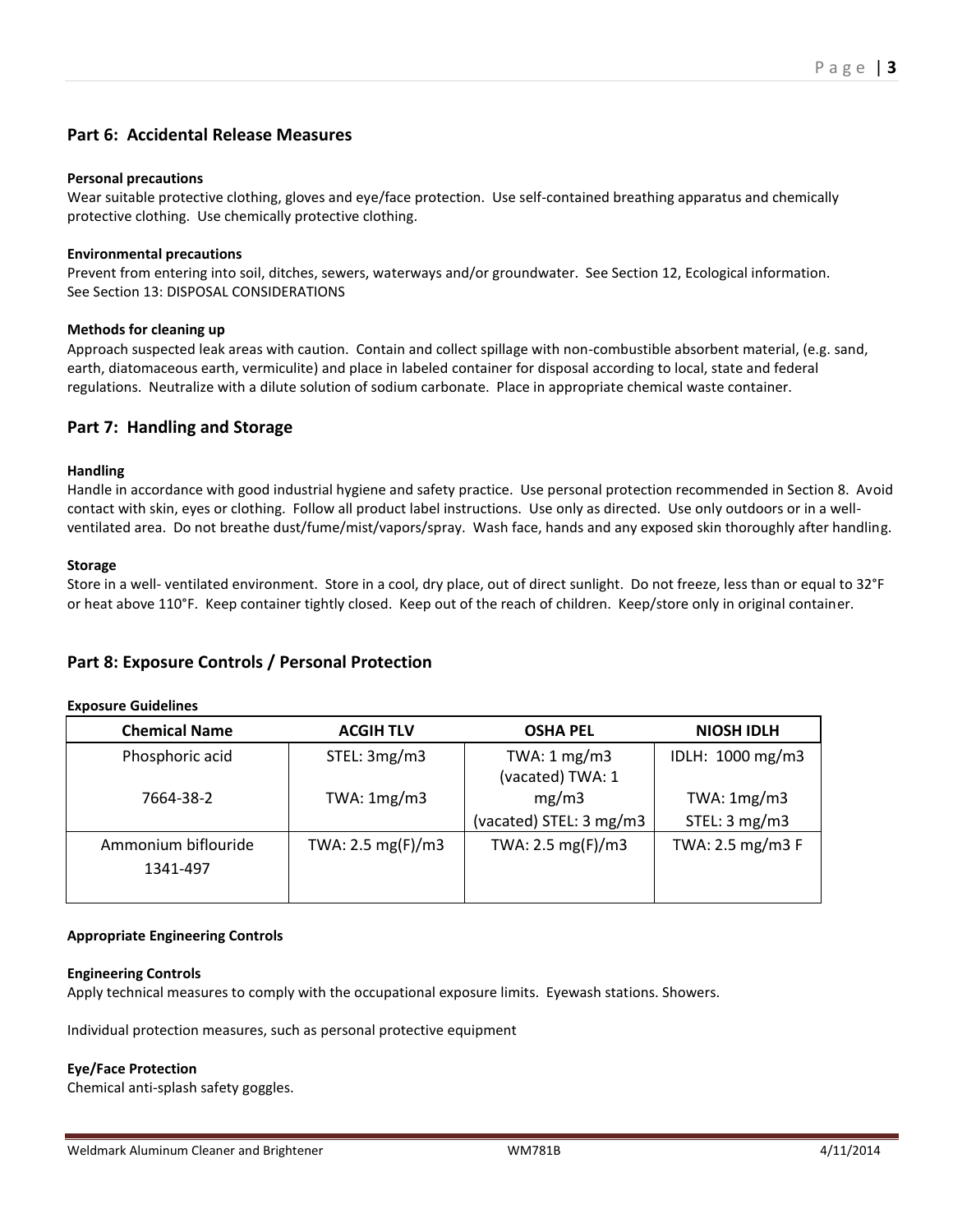### **Skin and Body Protection**

Chemical resistant, impermeable gloves. Wear appropriate chemical resistant clothing.

### **Respiratory protection**

Ensure adequate ventilation, especially in confined areas. Ventilate by opening all doors and windows. If exposure above the TLV or EL require a NIOSH approved respirator equipped for the exposure or suitable respiratory protection per 29 CFR 1910.134 is required.

### General Hygiene Considerations

Wash contaminated clothing before reuse. Work hygienic practices: Wash hands thoroughly before handling foodstuffs, liquids or tobacco products. Use common sense and care around chemicals. Never mix this product with other chemicals.

## **Part 9: Physical and Chemical Properties**

### **Information on basic physical and chemical properties**

| <b>Physical State</b> | Liquid        |
|-----------------------|---------------|
| Appearance            | Yellow liquid |
| Color                 | Amber         |

| <b>Property</b>                    | <b>Values</b>  |  |
|------------------------------------|----------------|--|
| pH Melting Point/Freezing Point    |                |  |
| <b>Boiling Point/Boiling Range</b> | $212^{\circ}F$ |  |
| Evaporation rate                   | $1$ (Water=1)  |  |
| Flammability                       | Nonflammable   |  |
| Specific Gravity (H20=1)           | 1.079          |  |
| <b>Water Solubility</b>            | Complete       |  |
| VOC %                              | 1%             |  |

## **Part 10: Stability and Reactivity**

#### **Reactivity**

Not reactive under normal conditions.

### **Stability**

Stable under recommended storage conditions.

### **Conditions to avoid**

Keep out of reach of children

# **Materials to avoid**

Strong oxidizers.

## **Hazardous Decomposition**

Carbon monoxide, Carbon dioxide (CO2)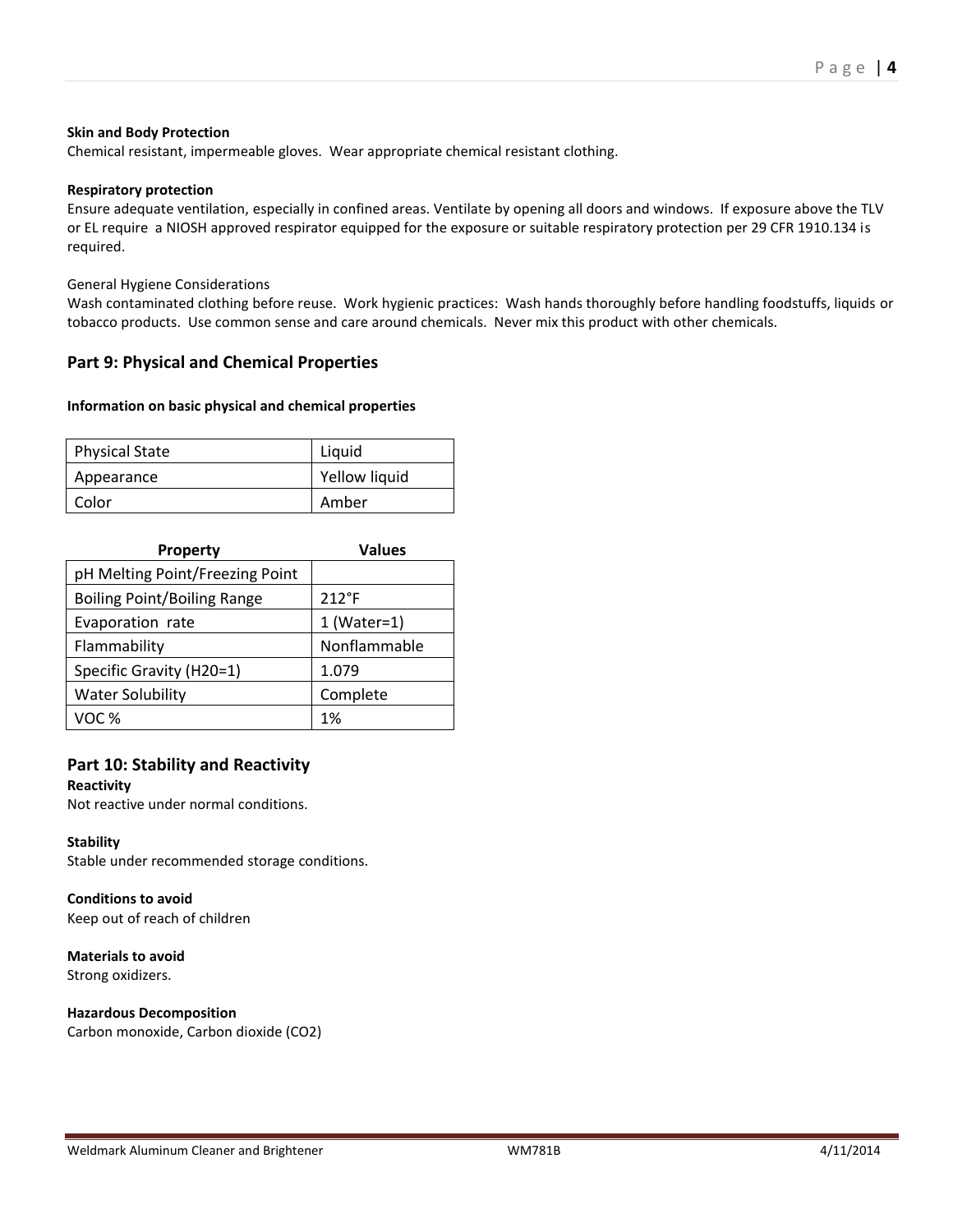## **Part 11. Toxicological Information**

**Information on likely routes of exposure**

## **Eye Contact**

Can cause eye damage.

#### **Skin Contact** Causes skin burns.

**Inhalation** Toxic if inhaled

### **Ingestion**

May be harmful if swallowed

## **Component Information**

| <b>Chemical Name</b> | Oral LD50                                                                               | <b>Dermal LD50</b>      | <b>Inhalation LC50</b> |
|----------------------|-----------------------------------------------------------------------------------------|-------------------------|------------------------|
|                      |                                                                                         |                         |                        |
| Phosphoric acid      | $=1530$ mg/kg (Rat)                                                                     | $=$ 2730 mg/kg (Rabbit) | >850mg/m3 (Rat) 1h     |
| Ammonium biflouride  | No LD50 / LC50 information found relating to normal routes of<br>occupational exposure. |                         |                        |

## **Carcinogenicity**

This product does not contain any carcinogens or potential carcinogens as listed by OSHA, IARC or NTP.

## **Part 12. Ecological Information**

## **Ecotoxicity effects**

## **Aquatic toxicity**

Toxic to aquatic organisms, May cause pH changes in aqueous ecological systems

| <b>Chemical Name</b> | Algae/aquatic plants                                       | <b>Fish</b>          | Crustacea         |
|----------------------|------------------------------------------------------------|----------------------|-------------------|
|                      |                                                            |                      | 4.6: 12 h Daphnia |
| Phosphoric acid      |                                                            | 3-3.5: 96 h Gambusia | magna             |
| 7664-38-2            |                                                            | affinis mg/L LC50    | mg/L EC50         |
| Ammonium biflouride  | This material is not expected to be toxic to aquatic life. |                      |                   |
| 1341-497             | The LC50/96-hour values for fish are over 100mg/L          |                      |                   |
|                      |                                                            |                      |                   |

## **Bioaccumulation**

Not determined

**Mobility** Not determined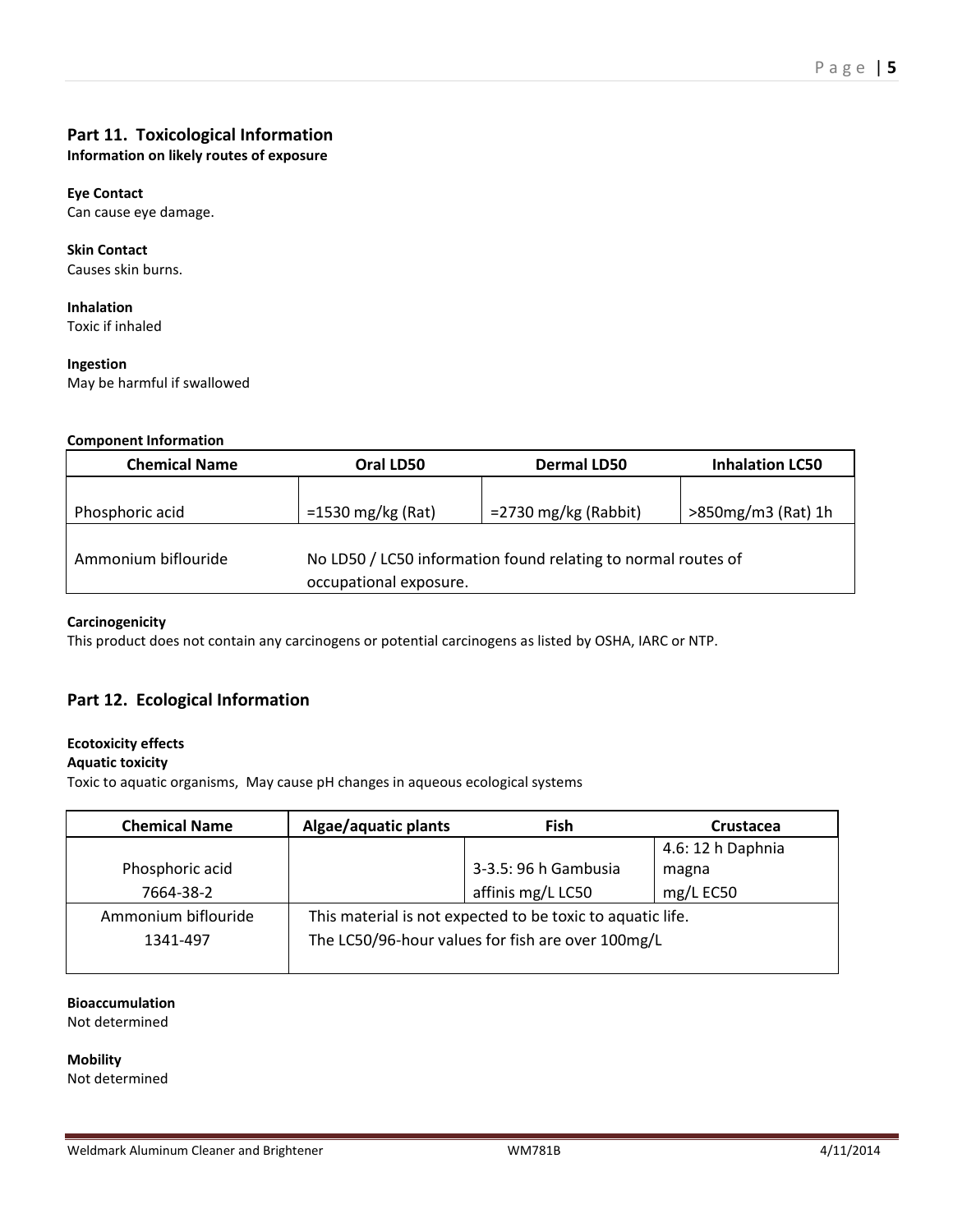## **Part 13. Disposal Considerations**

### **Waste disposal methods**

Must not be disposed of together with general refuse. Do not allow product to reach sewage system. Dispose of container and unused contents in accordance with federal, state and local regulations.

## **Part 14. Transport Information**

### **Note**

Please see current shipping paper for most up to date shipping information, including exemptions and special circumstances.

| DOT                         |                                                             |
|-----------------------------|-------------------------------------------------------------|
| UN/ID No.                   | NA1760                                                      |
| Proper Shipping Name        | Compounds, cleaning liquid (Phosphoric acid)                |
| <b>Hazard Class</b>         | 8                                                           |
| Packing Group               | $\mathsf{II}$                                               |
|                             |                                                             |
| <b>IMDG</b>                 |                                                             |
| UN/ID No.                   | NA1760                                                      |
| <b>Proper Shipping Name</b> | Corrosive liquid (Phosphoric acid)                          |
| <b>Hazard Class</b>         | 8                                                           |
| Packing Group               | $\mathsf{II}$                                               |
| <b>Marine Pollutant</b>     | this material may meet the definition of a marine pollutant |
|                             |                                                             |

## **Part 15. Regulatory Information**

**TSCA Listed** TSCA United States Toxic Substances Control Act Section 8(b) inventory

## **US Federal Regulations**

### **CERCLA**

This material, as supplied, contains one or more substances regulated as a hazardous substance under the Comprehensive Environmental Response Compensation and Liability Act (CERCLA) (40 CFR 302).

### SARA 311/312 Hazard Categories

### **Sara 311/312 hazard Categories**

| Acute health hazard               | Yes |
|-----------------------------------|-----|
| Chronic Health hazard             | Yes |
| Fire hazard                       | No  |
| Sudden release of pressure hazard | N٥  |
| Reactive Hazard                   | N۸  |

#### Continued